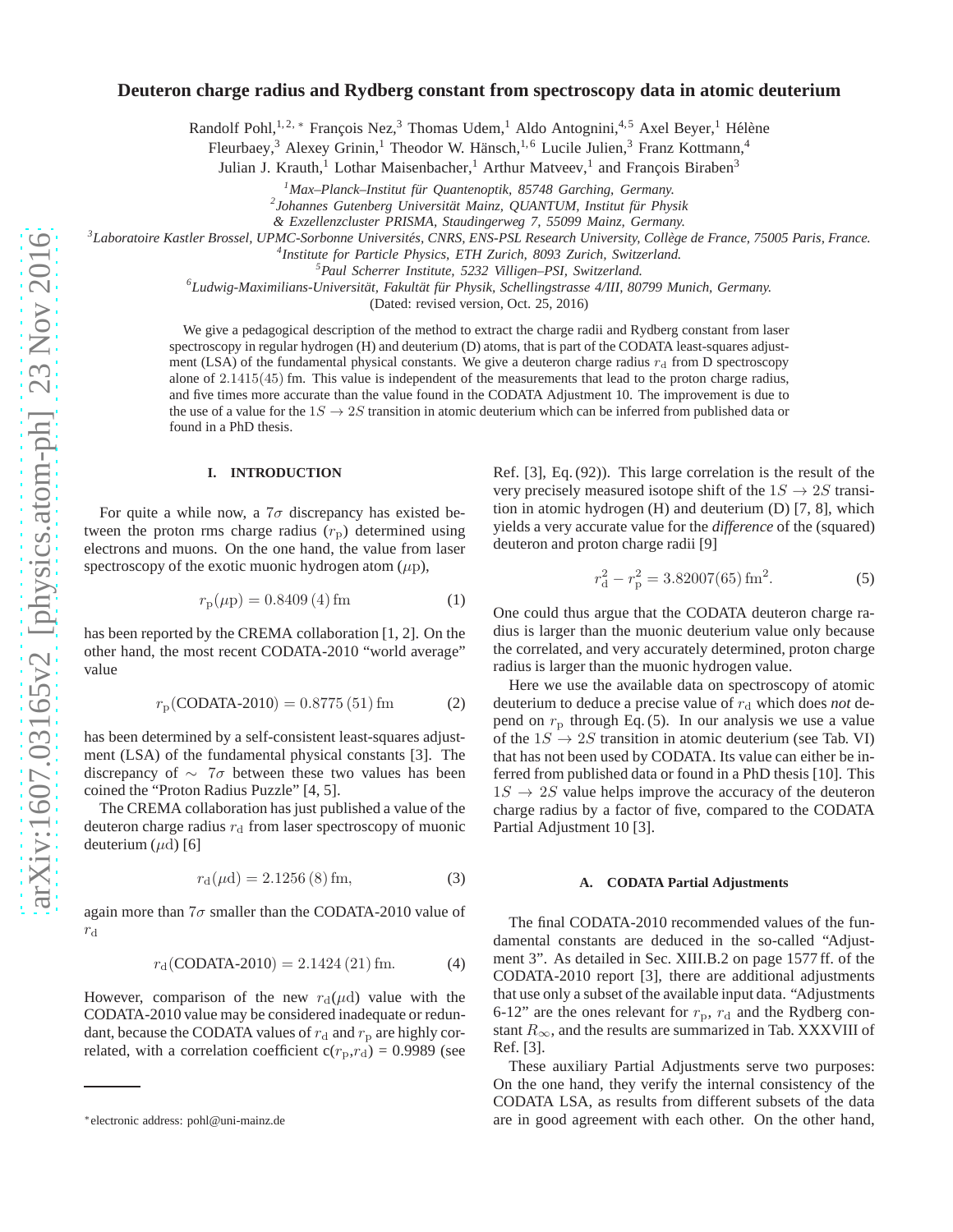these adjustments provide uncorrelated values of  $r_p$  and  $r_d$ . These can then be compared with their muonic counterparts to obtain a clearer picture of the issues surrounding the "proton radius puzzle".

For the proton, the value of  $r_p$  that is deduced from data obtained by precision spectroscopy in atomic hydrogen alone (omitting both elastic electron-proton (e-p) scattering results and measurements in deuterium) is determined in Adjustment 8, see Tab. XXXVIII of Ref. [3]:

$$
r_{\rm p}
$$
(H spectra., CODATA) = 0.8764(89) fm. (6)

This value is in excellent agreement with Eq. (2), and only slightly less accurate, see Fig. 1. The "atomic physics" part of the proton radius puzzle is the  $4.0\sigma$  discrepancy between Eq. (1) and Eq. (6). It is unaffected by the problems that may exist in the analysis of e-p scattering data [11–15].

The situation is somewhat less favorable for the deuteron charge radius  $r_d$ . The CODATA-2010 value from the full Adjustment 3 given in Eq. (4) is very precise:  $r_d$ (CODATA) = 2.1424(21)fm. The value from laser spectroscopy of atomic deuterium from Adjustment 10, on the other hand, is less so [69]:

$$
r_d(D \text{ spectra.}) = 2.1214(253) \text{ fm.}
$$
 (7)

This value is not accurate enough for a useful comparison with the new result from muonic deuterium, see Fig. 2.

# **B.** The "missing"  $1S \rightarrow 2S$  measurement in D

The reason for this significantly worse accuracy of  $r_d$  in Eq. (7) is the apparent lack of a precise measurement of the  $1S \rightarrow 2S$  transition in atomic deuterium. Only the isotope shift, *i.e.* the *difference* of the  $1S \rightarrow 2S$  transitions in H and D, is used in the CODATA LSA, see Ref. [3], Tab. XI.

This is perfectly valid for the "full" CODATA Adjustment 3 using all available input data. However, for Adjustment 10 of spectroscopy data in D, the lack of a precise value for the  $1S \rightarrow 2S$  transition in D results in a much larger uncertainty.

In this note we argue that the  $1S \rightarrow 2S$  transition frequency in atomic deuterium has been measured very accurately by some of the authors at MPQ. The published isotope shifts [7, 8] are in fact the calculated differences of the measured  $1S \rightarrow$ 2S transitions in atomic deuterium and hydrogen.

We can thus proceed to deduce a precise value of the deuteron radius from deuterium spectroscopy alone, combining the  $1S \rightarrow 2S$  transition in D, measured by some of the authors at MPQ, with the  $1S \rightarrow 8S$ , 8D, and  $12D$  transitions in D, measured by some of the authors at LKB. The new value is five times more precise as the one in Eq. (7), and can be usefully compared to the muonic deuterium value of  $r_d$  [6].

Next we proceed with a pedagogical introduction to the theory of the energy levels in atomic H and D. We determine the *proton* charge radius from atomic hydrogen data alone. Our value is in excellent agreement with the one from CODATA Adjustment 8. Afterwards we apply the same formalism to the deuterium data.

# **II. ENERGY LEVELS IN HYDROGEN AND DEUTERIUM**

The energy levels in H and D,  $E/h$  in frequency units [kHz] due to the Planck constant  $h$ , can be parameterized [16] as a function of principal quantum number  $n$ , orbital quantum number  $\ell$ , and total angular momentum  $j$ , as

$$
E(n,\ell,j)/h = -\frac{cR_{\infty}}{n^2} \frac{m_{\text{red}}}{m_e} + \frac{E_{NS}}{n^3} \delta_{\ell 0} + \Delta(n,\ell,j). \tag{8}
$$

The first term on the right hand side is the famous Bohr result for the energy levels of an electron orbiting an infinitely heavy nucleus  $-R_{\infty}/n^2$ , corrected for the leading order nuclear motion by the reduced mass ratio  $m_{\text{red}}/m_e$ . Here,  $R_{\infty}$  denotes the Rydberg constant,  $c$  is the speed of light in vacuum, and the reduced mass of the atom with an electron of mass  $m_e$  and a nucleus of mass  $m_N$  is given by

$$
m_{\text{red}} = \frac{m_e \, m_N}{m_e + m_N} = \frac{m_e}{1 + \frac{m_e}{m_N}}.\tag{9}
$$

The mass ratios  $m_e/m_N$  are tabulated in Ref. [3].

The second term in Eq. (8) is the finite nuclear size correction, whose leading order is given in kHz by [3, 16]

$$
E_{NS}^{(0)} = \frac{2}{3h} \left(\frac{m_{\text{red}}}{m_e}\right)^3 (Z\alpha)^4 m_e c^2 \left(\frac{r_N}{\lambda_C}\right)^2.
$$
 (10)

Here,  $\alpha \approx 1/137.036$  is the fine structure constant,  $Z = 1$ is the nuclear charge for H and D,  $\lambda_C \approx 386.16$  fm is the reduced Compton wavelength of the electron, and  $r_N$  is the rms charge radius of the nucleus, *i.e.*  $r_p$  for H and  $r_d$  for D.

The charge radius contribution  $E_{NS}$  is significant only for S-states ( $\ell = 0$ ), as indicated by the Kronecker symbol  $\delta_{\ell 0}$  in Eq. (8).

The  $1/n^3$  dependence of  $E_{NS}$  in Eq. (8) originates from the overlap of the electron's wave function with the extended nuclear charge distribution. For our purposes it is convenient to sum  $E_{NS}^{(0)}$  and all other finite nuclear size effects that are proportional to  $1/n<sup>3</sup>$ . These higher-order nuclear size corrections are  $2 \times 10^{-4}$  of  $E_{NS}$  and thus very small, see Ref. [3] Eqs. (75), (77) and (78). We obtain

$$
E_{NS}(\text{H}) = 1564.60 \times r_p^2 \quad \text{kHz/fm}^2, \tag{11}
$$

$$
E_{NS}(D) = 1565.72 \times r_d^2 \text{ kHz/fm}^2, \quad (12)
$$

both with negligible uncertainty on the level of a few Hz/fm<sup>2</sup>. For reference,  $E_{\text{NS}}$  amounts to approx. 1100 kHz and 7100 kHz for the 1S ground state in H and D, respectively.

The third ingredient of Eq. (8),  $\Delta(n, \ell, j)$ , summarizes all the remaining corrections. The largest part of  $\Delta(n, \ell, j)$  is due to the use of the Dirac equation instead of the simple Bohr formula. Other contributions are the fine- and hyperfinesplittings, the relativistic, QED, radiative, recoil and Darwin-Foldy corrections, finite size corrections for P-states, nuclear polarizability, and many higher-order contributions. These are listed in Sec. IV.A.1 of Ref. [3].

The  $\Delta(n,\ell, j)$  can be calculated very accurately using the detailed formulas found e.g. in Refs. [3, 17, 18]. We list in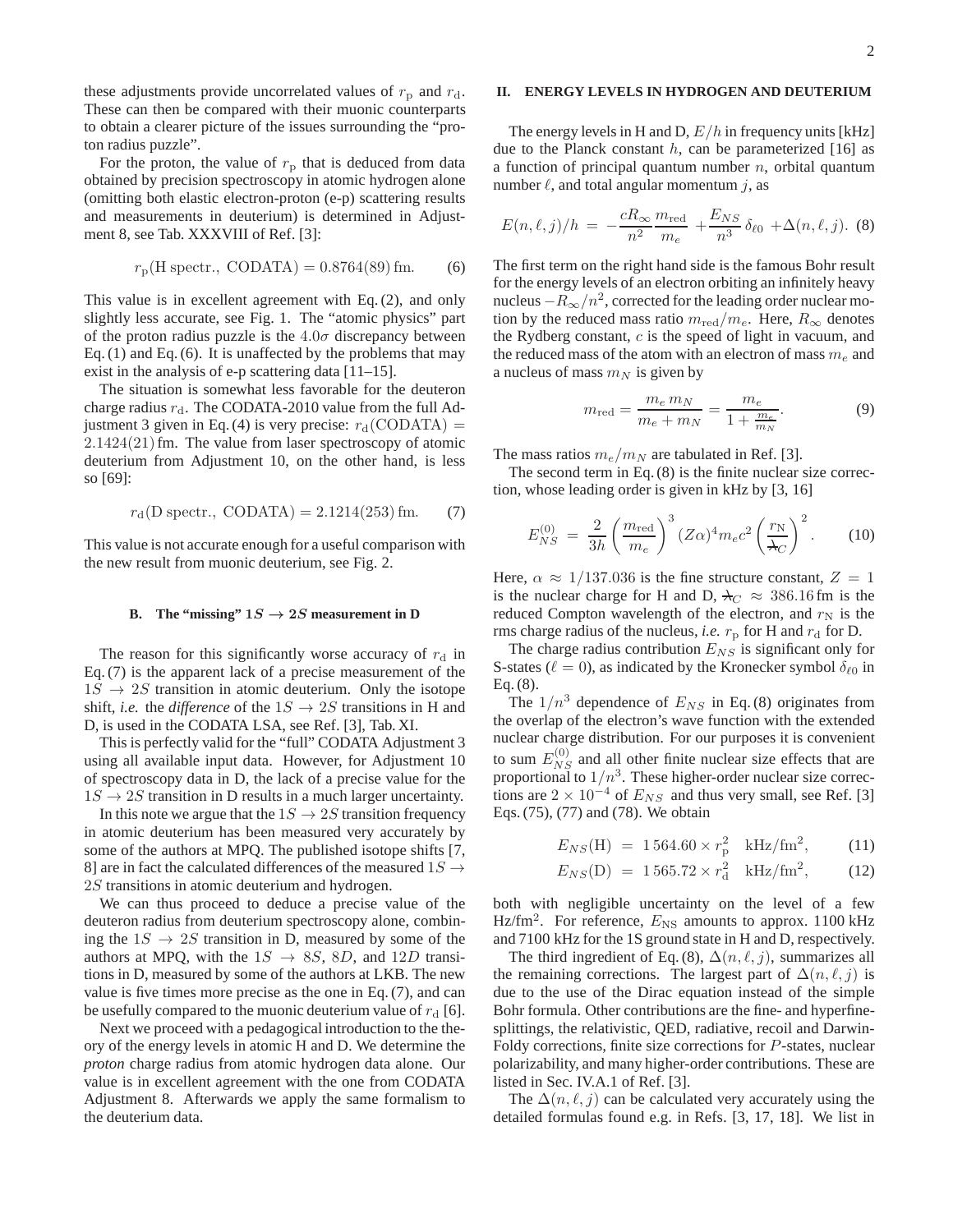TABLE I: Values of  $\Delta(n, \ell, j)$  in kHz for relevant energy levels in atomic hydrogen.  $\Delta(n, \ell, j)$  includes all relevant corrections to the energy levels from fine structure splittings and QED effects. The uncertainties are taken from Ref. [3], Tab.XVIII. They arise mostly from the estimated uncertainty of uncalculated two-loop corrections [16]. An uncertainty of "(0)" denotes "negligibly small".

| $\boldsymbol{n}$ | $D_1/2$            | $^{1/2}$          | $P_{3/2}$        | $D_{3/2}$        | $\nu_{5/2}$       |
|------------------|--------------------|-------------------|------------------|------------------|-------------------|
|                  | $-35626637.5(2.5)$ |                   |                  |                  |                   |
|                  | $-12636167.73(31)$ | $-13693861.67(3)$ | $-2724820.10(3)$ |                  |                   |
| 3                | $-4552757.02(9)$   |                   |                  | $-1622832.29(0)$ | $-539\,495.09(0)$ |
| 4                | $-2091350.05(4)$   | $-2224408.70(0)$  | $-853278.87(0)$  | $-855566.25(0)$  | $-398533.10(0)$   |
| 8                | $-293431.56(1)$    |                   |                  | $-138996.24(0)$  | $-81867.09(0)$    |
| 12 <sup>1</sup>  |                    |                   |                  | $-44349.61(0)$   | $-27422.46(0)$    |

TABLE II: Values of  $\Delta(n, \ell, j)$  in kHz for relevant energy levels in atomic deuterium. The caption of Tab. I applies.

| $\boldsymbol{n}$ | $D_{1/2}$          | 1/2               | $P_{3/2}$        | $D_{3/2}$        | $D_{5/2}$       |
|------------------|--------------------|-------------------|------------------|------------------|-----------------|
|                  | $-35621512.1(2.3)$ |                   |                  |                  |                 |
| $\gamma$         | $-12638504.55(29)$ | $-13696839.80(3)$ | $-2724804.25(3)$ |                  |                 |
| 3                | $-4553743.34(9)$   |                   |                  | $-1623126.89(0)$ | $-539493.99(0)$ |
| 4                | $-2091828.14(4)$   | $-2224966.95(0)$  | $-853462.87(0)$  | $-855752.49(0)$  | $-398594.64(0)$ |
| 8                | $-293502.94(1)$    |                   |                  | $-139031.16(0)$  | $-81886.41(0)$  |
| 12               |                    |                   |                  | $-44361.10(0)$   | $-27429.34(0)$  |

Tab. I and Tab. II the values of  $\Delta(n, \ell, j)$  for relevant states in H and D, respectively. For reference, the sum of all socalled QED corrections, included in  $\Delta(1, 0, 1/2)$  of the 1S ground state in H and D amount to  $8\,171\,663.8 \pm 2.5$  kHz and  $8176795.7 \pm 2.3$  kHz, respectively. The dominant uncertainties arise from the two-loop corrections [16], and they are responsible for almost all of the uncertainties of the  $\Delta(n, \ell, i)$ . The hyperfine splittings of the  $1S$  and  $2S$  states have been measured very accurately [19–21].

All constants except  $R_{\infty}$  and the radii  $r_N$  in Eqs. (8)-(12) are known with sufficient accuracy [3] from measurements other than H or D spectroscopy. This leaves  $R_{\infty}$  and  $r_N$  to be determined from H or D spectroscopy. Note that we will later only be concerned with *transition frequencies* between different energy levels, so the Planck constant  $h$  on the left hand side of Eq. (8) drops out.

The Rydberg constant  $R_{\infty}$  appears in Eq. (8) explicitly only for the 1st (Bohr) term. This is to emphasize that the full accuracy of  $\sim 10^{-12}$  is required only for the Bohr term, because only the measurements of optical transitions between levels with different principal quantum number  $n$  are accurate on the 10<sup>−</sup><sup>12</sup> level or better, see Tab. III. These measurements achieve accuracies in the kHz range or better, for transitions frequencies of a several hundred THz.

Technically, also the 2nd (finite size) and 3rd  $(\Delta(n, \ell, j))$ terms contain the Rydberg constant, acting as a "unit converter" between atomic units, used in the calculation of  $E_{NS}$ and  $\Delta(n, \ell, j)$ , and the SI unit of frequency, in which the measurements are done. The accuracy required in the latter terms is much lower, on the order of a few times  $10^{-8}$ . This becomes obvious from kHz-accuracy required for the  $E_{NS}$  (1100 kHz and 7100 kHz for H and D, respectively), or for the  $\Delta(1S)$  $(-35.6 \times 10^6 \text{ kHz})$ . Thus, these terms do not require the full  $10^{-12}$  accuracy in  $R_{\infty}$ . Instead, one can *calculate*  $R_{\infty}$  with

an accuracy of a few parts in  $10<sup>8</sup>$  from the definition

$$
R_{\infty} = \frac{\alpha^2 m_e c}{2h},\tag{13}
$$

and the values of  $\alpha$ ,  $m_e$  and h from measurements other than spectroscopy of H or D [22–26].

The CODATA-2010 report lists 24 transition frequencies in H and D that enter the LSA, see Ref. [3], Tab. XI. We reproduce the most relevant numbers, and a few more, in Tabs. III, V and VI. In particular, we list several measurements of the  $1S \rightarrow 2S$  transition frequency in D.

Next we introduce the *modified* transition frequencies

$$
\widetilde{\nu}[(n,\ell,j) \to (n',\ell',j')] = \nu_{\text{meas}} + \Delta(n,\ell,j) - \Delta(n',\ell',j')
$$
\n(14)

where all fine-, hyperfine-, and QED contributions (except for the finite size effect of  $S$  states) have been removed. These *modified* transition frequencies can then be used to extract  $r_N$ and  $R_{\infty}$  using

$$
\widetilde{\nu}[(n,\ell,j) \to (n',\ell',j')] =
$$
\n
$$
cR_{\infty} \frac{m_{\text{red}}}{m_e} \left(\frac{1}{n^2} - \frac{1}{n'^2}\right) - E_{NS} \left(\frac{\delta_{\ell 0}}{n^3} - \frac{\delta_{\ell' 0}}{n'^3}\right), \quad (15)
$$

which of course follows from Eq. (8).

# **III. PROTON RADIUS FROM HYDROGEN SPECTROSCOPY**

Table III lists 14 transition frequencies in atomic hydrogen. These can be separated in three blocks.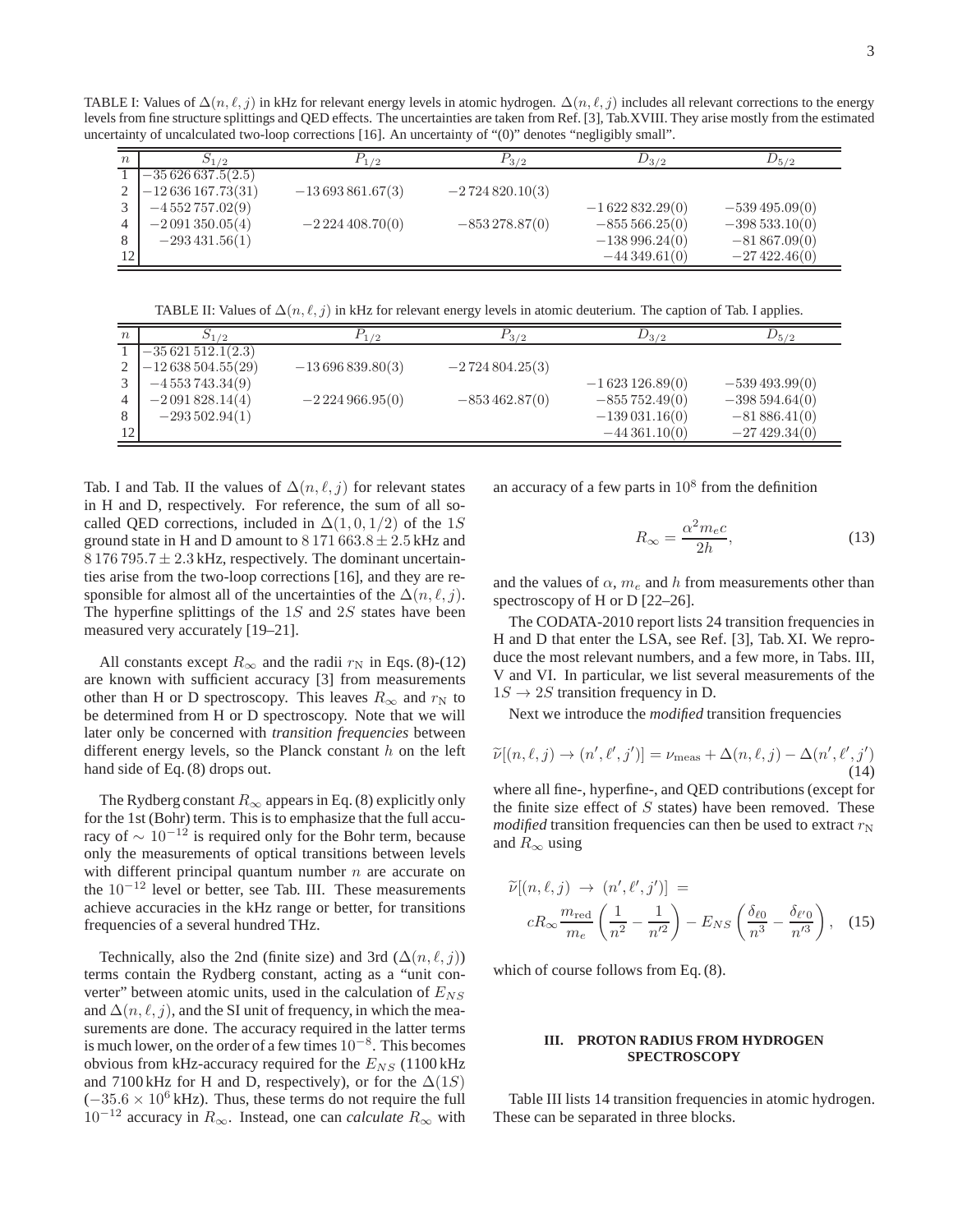TABLE III: Some recent measurements in atomic hydrogen. An asterisk following the reference denotes items considered in the most recent CODATA-2010 report. Following our nomenclature, the  $2S \rightarrow 2P_{1/2}$  transition must be assigned a negative frequency, because the final state  $(n', \ell', j') = 2P_{1/2}$  is *lower* than the initial  $(n, \ell, j) = 2S_{1/2}$  state.

| #               | $(n,\ell,j)-\overline{(n',\ell',j')}$ | $\nu_{\rm meas}$ (kHz)                                   | rel. unc.                      | Source              | Ref.              |
|-----------------|---------------------------------------|----------------------------------------------------------|--------------------------------|---------------------|-------------------|
| H1              | $2S_{1/2} \rightarrow 2P_{1/2}$       | $-1$ 057 862(20)                                         | $1.9 \times 10^{-5}$           | <b>Sussex 1979</b>  | $[27]$ *          |
| H <sub>2</sub>  |                                       | $-1$ 057 845.0(9.0)                                      | $8.5 \times 10^{-6}$           | Harvard 1986 [28] * |                   |
| H <sub>3</sub>  | $2S_{1/2} \rightarrow 2P_{3/2}$       | 9 9 11 200 (12)                                          | $1.2 \times 10^{-6}$           | Harvard 1994        | $[29]$ *          |
| H <sub>4</sub>  | $2S_{1/2} \rightarrow 8S_{1/2}$       | 770 649 350 012.0(8.6)                                   | $1.1 \times 10^{-11}$ LKB 1997 |                     | $[30]$ *          |
| H <sub>5</sub>  | $2S_{1/2} \rightarrow 8D_{3/2}$       | 770 649 504 450.0(8.3)                                   | $1.1 \times 10^{-11}$ LKB 1997 |                     | $[30]$ *          |
| H <sub>6</sub>  | $2S_{1/2} \rightarrow 8D_{5/2}$       | 770 649 561 584.2(6.4)                                   | $8.3 \times 10^{-12}$ LKB 1997 |                     | $[30]$ *          |
| H7              | $2S_{1/2} \rightarrow 12D_{3/2}$      | 799 191 710 472.7(9.4)                                   | $1.1 \times 10^{-11}$ LKB 1999 |                     | $[31]$ *          |
| H8              | $2S_{1/2} \rightarrow 12D_{5/2}$      | 799 191 727 403.7(7.0)                                   | $8.7 \times 10^{-12}$ LKB 1999 |                     | $[31]$ *          |
| H <sub>9</sub>  | $1S_{1/2} \rightarrow 2S_{1/2}$       | 2 466 061 413 187.103(46) $1.9 \times 10^{-14}$ MPQ 2000 |                                |                     | $\left[32\right]$ |
| H10             |                                       | 2 466 061 413 187.080(34) $1.4 \times 10^{-14}$ MPQ 2004 |                                |                     | $[33]$ *          |
| H <sub>11</sub> |                                       | 2 466 061 413 187.035(10) $4.2 \times 10^{-15}$ MPQ 2011 |                                |                     | [34]              |
| H12             |                                       | 2 466 061 413 187.018(11) $4.5 \times 10^{-15}$ MPQ 2013 |                                |                     | [35]              |
|                 | $H13 1S_{1/2} \rightarrow 3S_{1/2}$   | 2 922 743 278 678(13)                                    | $4.4 \times 10^{-12}$ LKB 2010 |                     | $[36]$ *          |
| H14             |                                       | 2 922 743 278 659(17)                                    | $5.8 \times 10^{-12}$ MPQ 2016 |                     | $[37]$            |

#### *1.* Radio-frequency measurements within  $n = 2$

The first block in Tab. III, items H1-H3, are radio-frequency measurements of  $2S \rightarrow 2P$  transition frequencies in H. Modifying the measured frequencies by  $\Delta(2S_{1/2}^{\bullet}) - \Delta(2P_{j'})$  from Tab. I, each of these three measurements can be used individually to determine a value of the proton charge radius  $r_p$  from Eq. (11)

$$
\widetilde{\nu}(2S_{1/2} \to 2P_{1/2}) = \frac{1}{8} E_{NS}.
$$
 (16)

Each of these three measurements H1-H3 thus yields, a value of  $r_p$ , listed in Tab. IV.

As explained above, these three  $r<sub>p</sub>$  values are in fact independent of the *exact* value of the Rydberg constant: The relative uncertainties of the radio-frequency measurements are on the order of  $10^{-6}$ , so only the 6 most significant digits of  $R_{\infty}$ enter the calculation. The "proton radius puzzle" could ultimately require a change of  $R_{\infty}$  by  $7\sigma$ , or  $10^{-11}$ , as explained below. But such a change would not affect the  $r_p$  values obtained from items H1-H3.

#### *2. Optical measurements between levels with different* n

The 2nd block in Tab. III, items H4-H8, lists the five most accurate measurements of transition frequencies between the metastable 2S state and higher-n "Rydberg" states with  $n=8$ or 12. Because these transitions are between levels with different principal quantum number  $n$ , one has to combine each of these measurements with a 2nd measurement to obtain a pair of values for  $r_p$  and  $R_{\infty}$ , using Eq. (8). Ideally, one combines each of the items H4-H8 with a measurement of the  $1S \rightarrow 2S$ transition from block 3 in Tab. III, solving pairs of equations

like

$$
\widetilde{\nu}(1S \to 2S) = \frac{3}{4}cR_{\infty} - \frac{7}{8}E_{NS}
$$
\n(17)

$$
\widetilde{\nu}(2S \to 8S) = \frac{15}{64}cR_{\infty} - \frac{63}{512}E_{NS}.
$$
 (18)

Considering the uncertainties of the experimental values in Tab. III and of the  $\Delta(n, \ell, j)$  in Tab. I one sees immediately, that the dominant uncertainty is always given by the  $2S \rightarrow n\ell$ measurements with their experimental uncertainty of the order of ∼ 7 kHz. Several measurements of the  $1S \rightarrow 2S$  transition exist with uncertainties of much less than 1 kHz. Hence one can choose any of the items H9-H12 to reach the same conclusion.

We choose the 2004 measurement [33] H10 with an uncer-

TABLE IV: Proton charge radii from hydrogen. The row labeled "CODATA Adjustment 8" is the value using all hydrogen data, listed in Ref. [3], Tab. XXXVIII. Also given are the radii from combining the  $2S \rightarrow n\ell$  transitions in H with either  $1S \rightarrow 2S$  or  $1S \rightarrow 3S$ . All values agree very well. "avg" denotes the average of all values in the rows above, also considering correlations.

| #              | Transition(s)                                                                  | $r_{\rm p}$ [fm]    |          |
|----------------|--------------------------------------------------------------------------------|---------------------|----------|
| H1             | $2S \rightarrow 2P_{1/2}$                                                      | $0.9270 \pm 0.0553$ |          |
| H <sub>2</sub> | $2S \rightarrow 2P_{1/2}$                                                      | $0.8788 \pm 0.0262$ |          |
| H <sub>3</sub> | $2S \rightarrow 2P_{3/2}$                                                      | $0.8688 \pm 0.0354$ |          |
| $H10 + H4$     | $1S \rightarrow 2S + 2S \rightarrow 8S_{1/2}$                                  | $0.8666 \pm 0.0211$ |          |
| $H10 + H5$     | $1S \rightarrow 2S + 2S \rightarrow 8D_{3/2}$                                  | $0.8789 \pm 0.0204$ |          |
| $H10 + H6$     | $1S \rightarrow 2S + 2S \rightarrow 8D_{5/2}$                                  | $0.8911 \pm 0.0155$ |          |
| $H10 + H7$     | $1S \rightarrow 2S + 2S \rightarrow 12D_{3/2}$                                 | $0.8551 \pm 0.0222$ |          |
| $H10 + H8$     | $1S \rightarrow 2S + 2S \rightarrow 12D_{5/2}$                                 | $0.8641 \pm 0.0164$ |          |
|                | $1S \to 2S$ (H10) + all H(2S $\to n\ell$ ) 0.8747 $\pm$ 0.0091                 |                     | avg.     |
|                | $1S \rightarrow 3S$ (H13+H14) + all H(2S $\rightarrow n\ell$ ) 0.8780 ± 0.0108 |                     |          |
| CODATA Adj. 8  |                                                                                | $0.8764 \pm 0.0089$ | Eq. (19) |
|                |                                                                                |                     |          |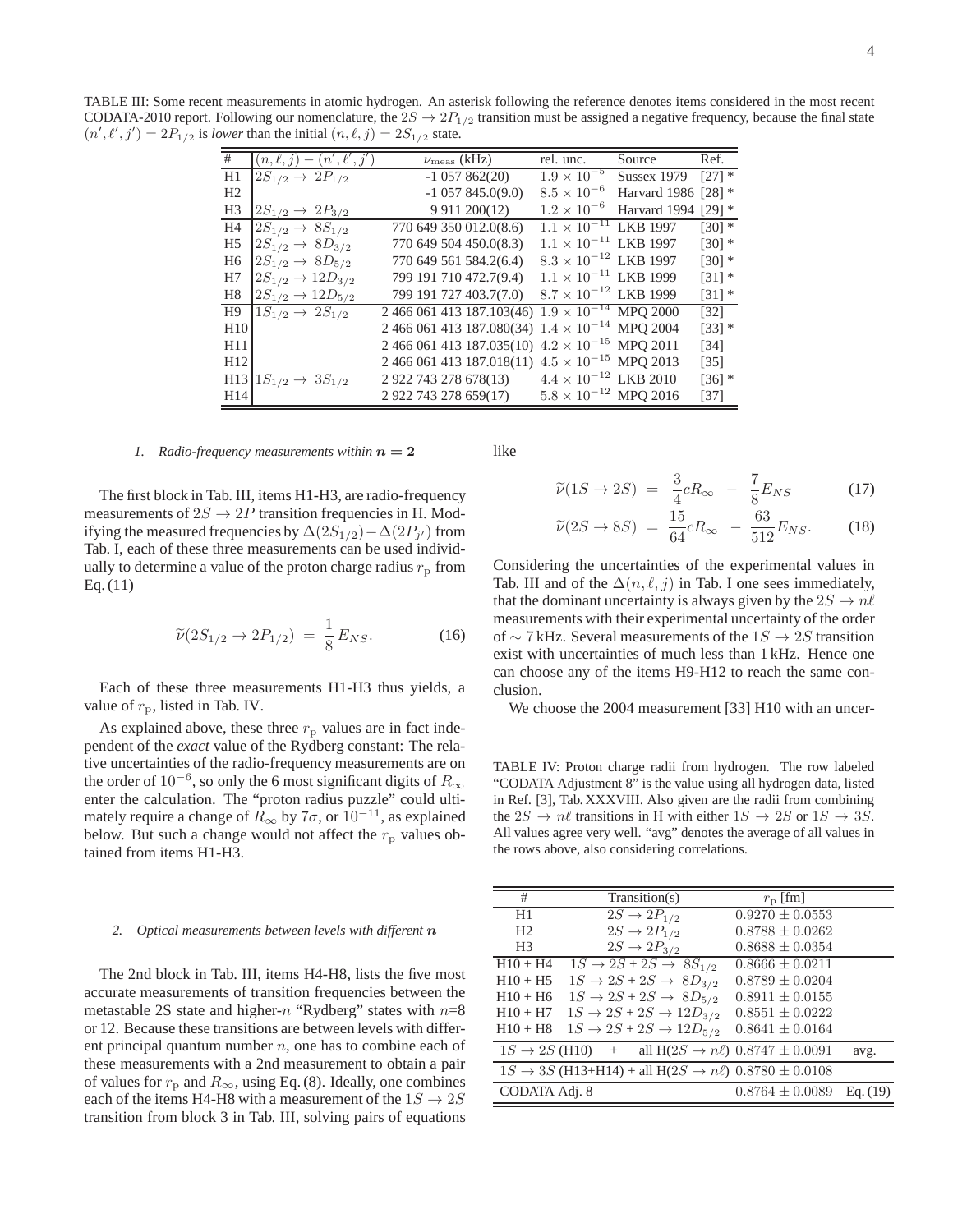tainty of 0.034 kHz, which was also used in CODATA-2010. The results are summarized in Tab. IV.

A trivial weighted average of all individual  $r<sub>p</sub>$  values in Tab. IV yields  $r_p$  from H spectroscopy alone, of  $r_p(H)$  =  $0.8746 \pm 0.0076$  fm,  $4.4\sigma$  larger than the  $\mu$ p value. This number is in good agreement with a recent evaluation [18], which finds a 0.035(7) fm, or  $4.9\sigma$ , difference between H and  $\mu$ p.

However, relevant correlations exist between the various measurements of block 2, see Ref. [3], Tab. XIX. These correlations increase the uncertainty of the derived  $r_p(H)$  =  $0.8747(91)$  fm.

Alternatively, one can, instead of the  $1S \rightarrow 2S$  transition (H10) combine the  $1S \rightarrow 3S$  transitions (H13 and H14) with all  $2S \rightarrow n\ell$  transitions. This yields (including correlations)  $r_{\rm p}$ (H') = 0.8780(108) fm, in very good agreement with the value above, and only slightly less accurate.

A reliable value for the proton rms charge radius deduced from H data alone, which takes into account all data in H listed in Tab. XI of Ref. [3], as well as the correlations between all input parameters, is given in Adjustment 8 of the CODATA-2010 LSA, see Ref. [3], Tab. XXXVIII.

$$
r_p(H \text{ spectroscopy}) = 0.8764(89) \text{ fm.}
$$
 (19)

This value is  $4.0\sigma$  larger than the value from muonic hydrogen, see Fig. 1.

Considering elastic electron-proton (e-p) scattering data together with H spectroscopy, as done in Adjustment 9 of the CODATA-2010 LSA, yields  $r<sub>p</sub>(H$  and e-p) = 0.8796(56) fm, which is  $6.9\sigma$  larger than the  $\mu$ p value. This is the "proton radius puzzle" between measurements with electrons and muonic hydrogen.



FIG. 1: Proton rms charge radii from muonic hydrogen  $(\mu H, t)$ stripe includes the uncertainty) and muonic deuterium [6] (" $\mu$ D + iso", obtained using Eq. (5)), in comparison with the CODATA-2010 value (Eq. (2)), the value from hydrogen spectroscopy alone (Eq. (19)), and the alternative value from using the  $1S \rightarrow 3S$  measurement in hydrogen instead of the  $1S \rightarrow 2S$  transition, see text. Also shown are the individual values from  $2S \rightarrow 2P$  and from combining  $1S \rightarrow 2S$  and  $2S \rightarrow n\ell$ , see Tab. IV.

# **IV. DEUTERON RADIUS FROM DEUTERIUM SPECTROSCOPY ALONE**

The principle of determining the deuteron radius from deuterium spectroscopy is exactly analogous to the one described for hydrogen above. However, not all measurements were done for deuterium. Table VI lists the relevant deuterium data.

First, we note that there are no radio-frequency measurements of  $2S \rightarrow 2P$  transitions (i.e. no "block 1"). Thus there are no "Rydberg-free"  $r_d$  values such as the  $r_p$  values H1-H3.

Moreover, no measurement of the  $1S \rightarrow 2S$  transition in "deuterium only" is listed in the CODATA list of measurements, see Ref. [3], Tab. XI. Only the  $1S \rightarrow 2S$  isotope shift, *i.e.* the difference of the  $1S \rightarrow 2S$  transition in D and H, is listed there. We give the two most recent values of the H/D isotope in Tab. V.

This apparent lack of a precise measurement of the  $1S \rightarrow$ 2S transition in D seems to make it impossible to apply the procedure outlined above for hydrogen, in which pairs of  $(R_{\infty}, r_{\rm d})$  are obtained by combining  $1S \rightarrow 2S$  and  $2S \rightarrow$  $n\ell$  measurements. CODATA instead performs their Adjustment 10 of all "deuterium only" measurements using only  $2S \rightarrow n\ell$  measurements (plus some much less accurate differences of  $2S \rightarrow 4S/D$  and  $1/4$  of the  $1S \rightarrow 2S$  transition [38], which we omit here for brevity). This has the serious drawback that the "long lever-arm" provided by the extremely accurate  $1S \rightarrow 2S$  transition is lost, which is reflected by the large uncertainty of  $r_d$  obtained in Adjustment 10 of CODATA-2010 of  $r_d = 2.1207(253)$  fm, see Eq. (7).

Several very precise values for the  $1S \rightarrow 2S$  transition in atomic deuterium exist, however, see Tab. VI. The most precise value is obtained by simply adding the  $1S \rightarrow 2S$ transition frequency in H and the  $1S \rightarrow 2S$  H/D isotope shift. Indeed, the published values of the H/D isotope shift are obtained by subtracting two frequency measurements of  $1S \rightarrow 2S$  transitions in H and D [7, 8]. For the full CO-DATA adjustment 3, this choice makes no difference. However, without the  $1S \rightarrow 2S$  transition in D one does not obtain the best possible deuteron radius from D spectroscopy in Adjustment 10.

Any frequency measurement is nothing more than a frequency *comparison*. The so-called "absolute frequency measurements" are characterized by a comparison to a Cs clock [39]. Technically, all these comparisons between H and Cs involve intermediate comparisons with "transfer oscillators".

For example, items I1, D9 and D10 used a CH<sub>4</sub>-stabilized HeNe laser, which was then transported to the German Standards Institute PTB for comparison with a Cs clock. In between, a plethora of local oscillators were used in two "frequency chains" [10]. More recently, items H9-H12 used a hydrogen maser as a transfer oscillator. This maser was then compared to a Cs fountain clock [39].

The isotope shift measurement I2 is a frequency comparison between  $D(1S \rightarrow 2S)$  and the same hydrogen maser, using GPS calibration. The maser was then compared to the hydrogen  $1S \rightarrow 2S$  transition. The practical reason to use hydrogen as an intermediate transfer oscillator to the Cs SI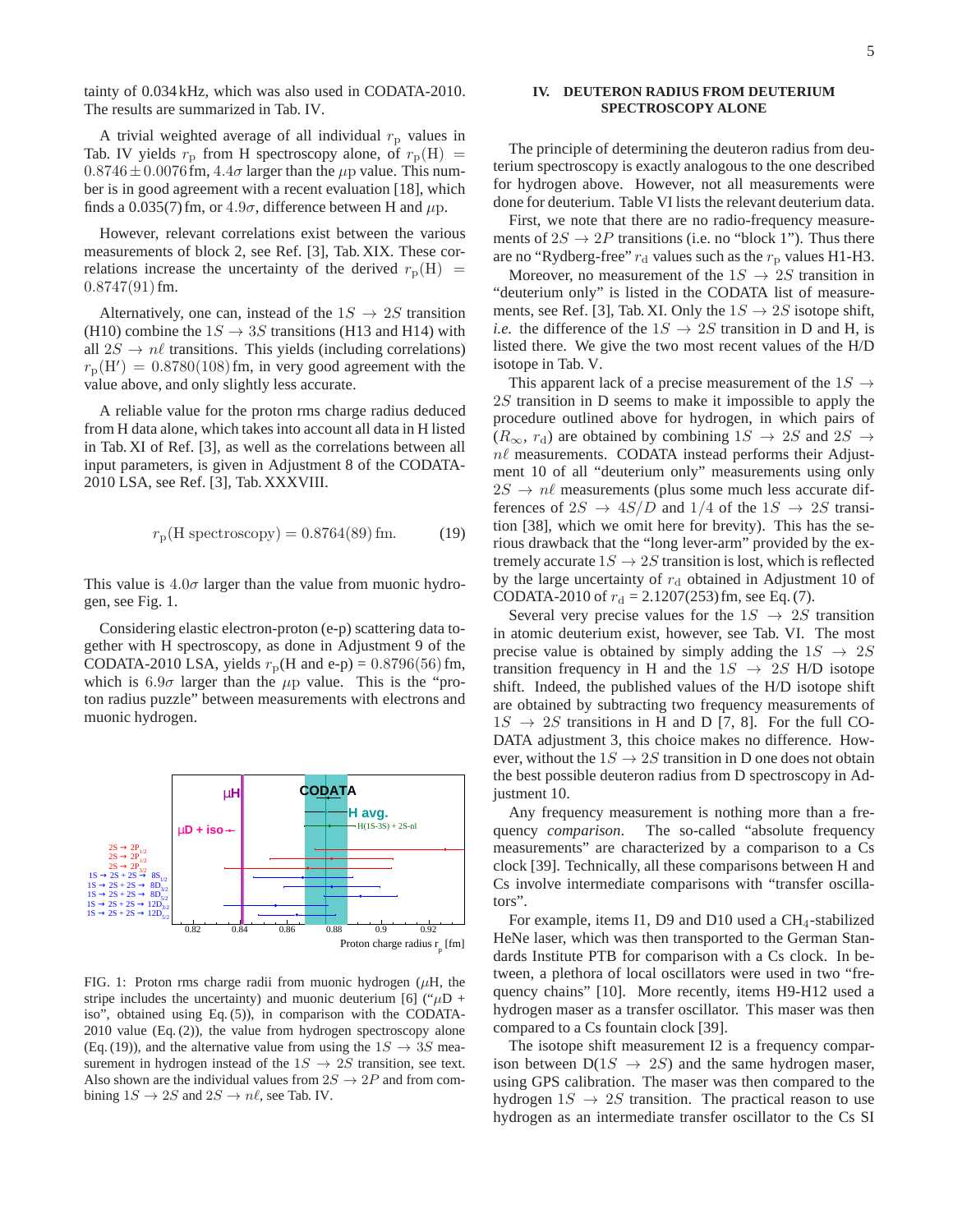TABLE V: Some recent measurements of the H-D isotope shift. An asterisk following the reference denotes items considered in the most recent CODATA-2010 report.

|    | $\#$ Transitions |                                                                                                                                                                                      | Frequency (kHz) rel. unc.                                | Source | Ref. |
|----|------------------|--------------------------------------------------------------------------------------------------------------------------------------------------------------------------------------|----------------------------------------------------------|--------|------|
|    |                  | $\frac{\Pi \left[ D(1S_{1/2} \rightarrow 2S_{1/2}) - H(1S_{1/2} \rightarrow 2S_{1/2}) \right. 670\,994\,334.64(15) \quad 2.2 \times 10^{-10} \text{ MPQ } 1998 \text{ [7]} \right]}$ |                                                          |        |      |
| 12 |                  |                                                                                                                                                                                      | 670 994 334.606(15) $2.2 \times 10^{-11}$ MPQ 2010 [8] * |        |      |

TABLE VI: Some recent measurements in atomic deuterium. An asterisk following the reference denotes items considered in the most recent CODATA-2010 report. Items D9 and D10 are direct measurements using a CH<sup>4</sup> stabilized He:Ne laser as a transfer oscillator, while D11 and D12 have been measured using the  $1S \rightarrow 2S$  transition in hydrogen and a hydrogen maser as transfer oscillators.

| #              | $(n,\ell,j) - (n',\ell',j')$     | $\nu_{\text{meas}}$ (kHz)                                            | rel. unc.                      | Source                                     | Ref.     |
|----------------|----------------------------------|----------------------------------------------------------------------|--------------------------------|--------------------------------------------|----------|
| D4             | $2S_{1/2} \rightarrow 8S_{1/2}$  | 770 859 041 245.7(6.9)                                               | $8.9 \times 10^{-12}$ LKB 1997 |                                            | $[30]$ * |
| D5             | $2S_{1/2} \rightarrow 8D_{3/2}$  | 770 859 195 701.8(6.3)                                               | $8.2 \times 10^{-12}$ LKB 1997 |                                            | $[30]$ * |
| D6             | $2S_{1/2} \rightarrow 8D_{5/2}$  | 770 859 252 849.5(5.9)                                               | $7.7 \times 10^{-12}$ LKB 1997 |                                            | $[30]$ * |
| D7             | $2S_{1/2} \rightarrow 12D_{3/2}$ | 799 409 168 038.0(8.6)                                               | $1.1 \times 10^{-11}$ LKB 1999 |                                            | $[31]$ * |
| D8             | $2S_{1/2} \rightarrow 12D_{5/2}$ | 799 409 184 966.8(6.8)                                               | $8.5 \times 10^{-12}$ LKB 1999 |                                            | $[31]$ * |
| D <sub>9</sub> | $1S_{1/2} \rightarrow 2S_{1/2}$  | 2 466 732 407 521.8(1.5)                                             | $6.1 \times 10^{-13}$ MPQ 1997 |                                            | [10]     |
| D10            |                                  | 2 466 732 407 522.88(91)                                             | $3.7 \times 10^{-13}$ MPQ 1997 |                                            | [10]     |
| D11            |                                  | 2 466 732 407 521.74(20)                                             |                                | $7.9 \times 10^{-14}$ MPQ 1998/2000 H9 +I1 |          |
| D12            |                                  | 2 466 732 407 521.641(25) $1.0 \times 10^{-14}$ MPQ 2010/2011 H11+I2 |                                |                                            |          |

clock was that it did not require the availability of a primary Cs frequency standard at MPQ.

Thus, we combine items H9 and I1, and H11 and I2, to obtain two values for the  $D(1S \rightarrow 2S)$  transition frequency, D11 and D12. This avoids double-counting, because item H10 has been used above to determine the proton radius. For simplicity, we add the uncertainties linearly, although a more rigorous evaluation of the combined uncertainty, including all correlations, would certainly yield a smaller uncertainty of the  $D(1S \rightarrow 2S)$  transition frequency.

If one wishes, one could also use the values D9 or D10 which can be found in the PhD thesis of Th. Udem [10]. These values are "absolute" frequency measurements without the use of hydrogen as a transfer oscillator.



FIG. 2: Deuteron rms charge radii from spectroscopy of deuterium alone, see Tab. VII, and muonic atoms. Also shown are the CODATA value Eq. (4), and the value from CODATA Adjustment 10 (Eq. (7)) that does not use the value for the  $1S \rightarrow 2S$  transition in D (see text). The value " $\mu$ H + iso" [2] is obtained from Eq. (5) using the proton charge radius from muonic hydrogen Eq. (1). The discrepancy is the same "proton radius puzzle" as the one in Fig. 1. The new deuteron radius from muonic deuterium [6]  $(\mu D)$  is 3.5 $\sigma$  smaller than the average value from deuterium spectroscopy (Eq. (20)).

TABLE VII: Deuteron charge radii from deuterium. The value labeled "Eq. (20)" is our result. It is the average of the individual values above it, taking into account the known correlations between the  $2S \rightarrow n\ell$  measurements. The next two values use items D9 and D10, which have not been measured using atomic hydrogen as a transfer oscillator (see text).

| $\overline{D12 + D4}$ $1S \rightarrow 2S + 2S \rightarrow 8S_{1/2}$ $2.1451 \pm 0.0068$<br>$D12 + D5$ $1S \rightarrow 2S + 2S \rightarrow 8D_{3/2}$ $2.1435 \pm 0.0064$<br>D12 + D6 $1S \rightarrow 2S + 2S \rightarrow 8D_{5/2}$ 2.1465 ± 0.0059<br>D12 + D7 $1S \rightarrow 2S + 2S \rightarrow 12D_{3/2}$ 2.1385 ± 0.0081<br>D12 + D8 $1S \rightarrow 2S + 2S \rightarrow 12D_{5/2}$ 2.1358 ± 0.0064<br>$D12 + all D(2S \rightarrow n\ell)$<br>$2.1415 \pm 0.0045$ Eq. (20)<br>D9 + all D( $2S \rightarrow n\ell$ )<br>$2.1414 \pm 0.0045$<br>$D10 + \text{all } D(2S \rightarrow n\ell)$<br>$2.1411 \pm 0.0045$ | # | Transitions | $r_{\rm d}$ [fm] |  |
|---------------------------------------------------------------------------------------------------------------------------------------------------------------------------------------------------------------------------------------------------------------------------------------------------------------------------------------------------------------------------------------------------------------------------------------------------------------------------------------------------------------------------------------------------------------------------------------------------------------------|---|-------------|------------------|--|
|                                                                                                                                                                                                                                                                                                                                                                                                                                                                                                                                                                                                                     |   |             |                  |  |
|                                                                                                                                                                                                                                                                                                                                                                                                                                                                                                                                                                                                                     |   |             |                  |  |
|                                                                                                                                                                                                                                                                                                                                                                                                                                                                                                                                                                                                                     |   |             |                  |  |
|                                                                                                                                                                                                                                                                                                                                                                                                                                                                                                                                                                                                                     |   |             |                  |  |
|                                                                                                                                                                                                                                                                                                                                                                                                                                                                                                                                                                                                                     |   |             |                  |  |
|                                                                                                                                                                                                                                                                                                                                                                                                                                                                                                                                                                                                                     |   |             |                  |  |
|                                                                                                                                                                                                                                                                                                                                                                                                                                                                                                                                                                                                                     |   |             |                  |  |
|                                                                                                                                                                                                                                                                                                                                                                                                                                                                                                                                                                                                                     |   |             |                  |  |

All of the four values D9...D12 are sufficiently accurate to proceed with the determination of  $r_d$  values from combining  $1S \rightarrow 2S$  and  $2S \rightarrow n\ell$  for  $n=8,12$ , see Tab. VII.

The trivial weighted average of the values in Tab. VII is  $r_d$  $= 2.1422(30)$  fm, *i.e.*  $5.3\sigma$  larger than the  $\mu$ d value. Again, however, correlations [70] between the  $2S \rightarrow n\ell$  measurements increase the uncertainty. Taking into account these correlations we obtain

$$
r_d(D \text{ spectroscopy}) = 2.1415(45) \text{ fm.}
$$
 (20)

This value is  $3.5\sigma$  larger than the new value from muonic deuterium.

For comparison, using, instead of D12, the  $1S \rightarrow 2S$ measurements D9 or D10, yields  $r_d = 2.1414(45)$  fm and  $r_d = 2.1411(45)$  fm, respectively, including the correlations.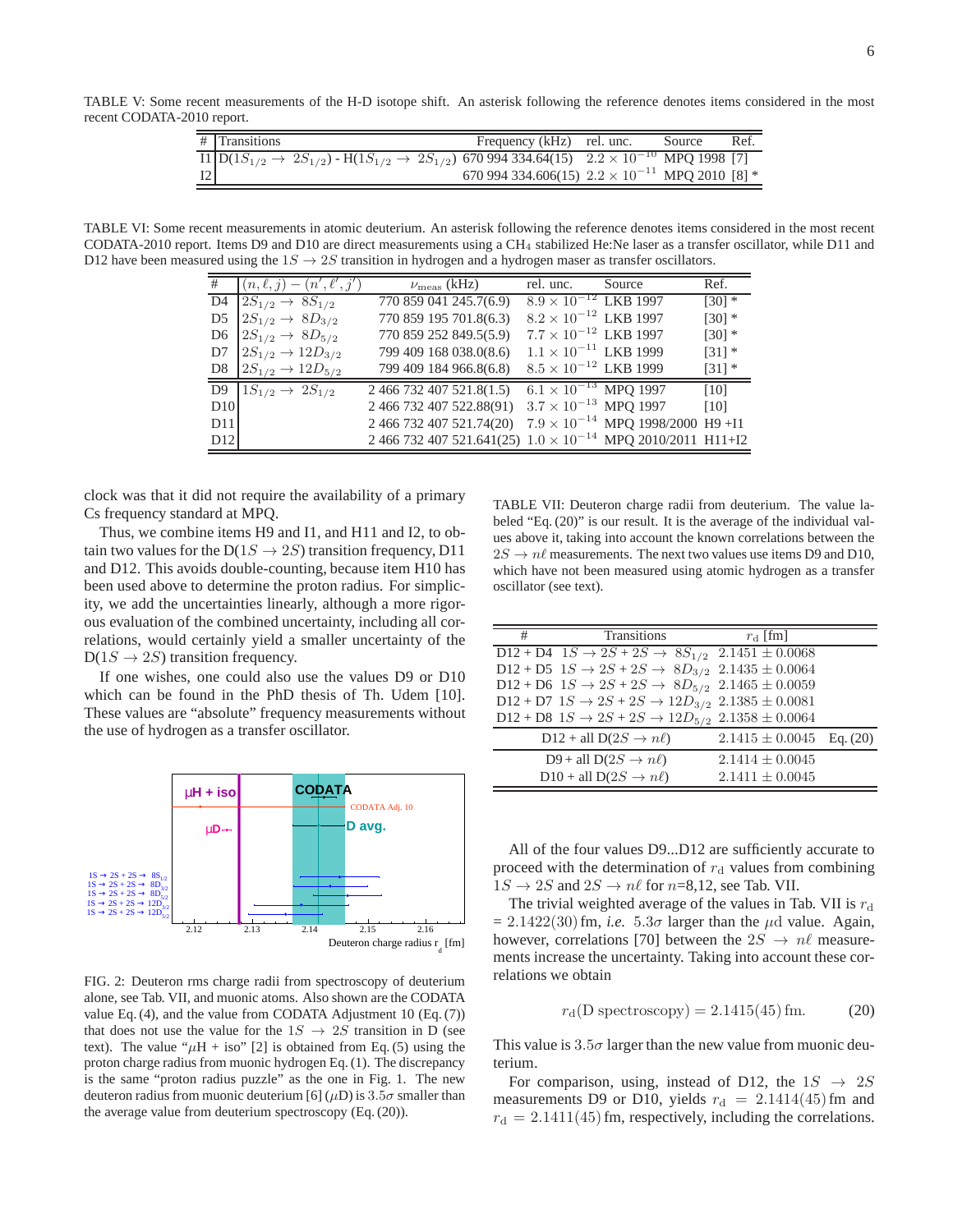The agreement of these three values shows that it is not important which of the available  $D(1S \rightarrow 2S)$  measurements is chosen (see Tab. VII).

Moreover, this "D spectroscopy" value is in excellent agreement with the global CODATA value from Adjustment 3,  $r_d$  $= 2.1424 \pm 0.0021$  fm. This is a strong indication for the internal consistency of CODATA LSA. This agreement is also evident in the agreement of the Rydberg constants from H spectroscopy on the one hand, and D spectroscopy on the other. This is further discussed in section VI.

We emphasize again that this  $3.5\sigma$  discrepancy between muonic and electronic deuterium spectroscopy measurements is as independent as possible of any measurement used in the proton charge radius determination. Correlations may exist because of unidentified systematic shifts in any of the electronic or muonic measurements, or missing or wrong theory contributions in electronic or muonic atoms. In the absence of any indication for such an unknown correlation, the new  $\mu$ d measurement [6] constitutes an independent discrepancy.

### **V. THE DEUTERON STRUCTURE RADIUS**

In the preceding sections we were concerned with hidden or implicit correlations between the (CODATA) values of  $r_{\rm p}$ and  $r<sub>d</sub>$ , which originate from the nature of performing a leastsquares adjustment using all available input data in H and D. Here, we could provide values of  $r<sub>p</sub>$  and  $r<sub>d</sub>$  which are "as uncorrelated as possible" by separating the analysis of H and D data.

Physics, on the other hand, is also the source of an explicit correlation between  $r_p$  and  $r_d$ , simply because the deuteron contains a proton. The deuteron charge radius is related to the proton charge radius by [9, 40]

$$
r_{\rm d}^2 = r_{\rm struct.}^2 + r_{\rm p}^2 + r_{\rm n}^2 + \frac{3\hbar^2}{4m_p^2 c^2},\tag{21}
$$

where  $r_{\text{struct.}} = 1.97507(78)$  fm [9] is the deuteron structure radius, *i.e.* the proton-neutron separation,  $r_n$  is the neutron mean square charge radius  $\langle r_n^2 \rangle = -0.114(3)$  fm [41, 42], and the rightmost term is the Darwin-Foldy correction of  $0.0331$  fm<sup>2</sup> due to the zitterbewegung of the proton, see [9] and also the Appendix of Ref. [43].

The 0.8% smaller deuteron charge radius from muonic deuterium in Eq. (3) is very consistent with the 4% smaller proton radius from muonic deuterium Eq. (1), inserted in Eq. (21. This is the reason why the new  $r_d(\mu d)$  is understood to confirm the smaller proton radius from muonic hydrogen [6].

#### **VI. THE RYDBERG CONSTANT**

The correlation coefficient between the proton radius  $r_{\rm p}$  and the Rydberg constant  $R_{\infty}$  is as large as 0.989 in the CODATA LSA. Therefore, a change of  $r<sub>p</sub>$  by  $x\sigma$  will normally result in a change of  $R_{\infty}$  by almost the same  $x\sigma$ .

This can be understood by considering Eq. (8), and the accuracy of the measurements in H listed in Tab. III:



FIG. 3: Rydberg constant from CODATA-2010 [3], Eq. (25) and CODATA-2014 [44], from spectroscopy of regular H and D, Eqs. (26) and (27), respectively, and from combining the muonic charge radius of the proton and the deuteron and the measurement of the  $1S \rightarrow 2S$  transition in H and D, Eqs. (22) and (23), respectively. Also shown is the result from spectroscopy of high-lying  $(n = 27...30)$  circular Rydberg states of atomic hydrogen [45], Eq. (28).

The accuracy of each of the  $2S \rightarrow n\ell$  transitions ( $n = 8, 12$ ), which determine the accuracy of  $R_{\infty}$ , is about 1 part in 10<sup>11</sup>. As a consequence, the uncertainty of the Rydberg constant in CODATA-2010 is about 6 parts in  $10^{12}$ . The  $1S \rightarrow 2S$  transition, on the other hand, has been measured with an uncertainty of 4 parts in  $10^{15}$ , *i.e.* a factor of 1000 more accurately.

A look at Eq. (17) reveals the correlation: The left side is measured with an accuracy of 0.010 kHz. The 1st term on the right side is known only to  $\sim 10$  kHz (3/4 of the 17 kHz uncertainty of the CODATA value of  $cR_{\infty}$ ) [3].

Adopting the muonic values of  $r_p$  and  $r_d$  in  $E_{NS}$  will thus shift the central value of  $E_{NS}$ , which must immediately be compensated by a corresponding change in  $R_{\infty}$  because of the 1000-fold more precisely determined left side of Eq. (17). At the same time, the smaller uncertainty of the muonic charge radii will yield more accurate values of  $R_{\infty}$ , when combined with the electronic  $1S \rightarrow 2S$  transitions:

$$
R_{\infty} [H(1S \to 2S); r_{\rm p}(\mu_{\rm p})] =
$$
  
3.289 841 960 249 (3) × 10<sup>12</sup> kHz/c (22)

from electronic and muonic hydrogen [2], and

$$
R_{\infty} [D(1S \to 2S); r_{\rm d}(\mu {\rm d})] =
$$
  
3.289 841 960 234 (6) × 10<sup>12</sup> kHz/c (23)

from electronic and muonic deuterium [6].

The value in Eq. (22) is in good agreement with the one from CODATA Adjustment 11,

$$
R_{\infty}
$$
 (Adjustment 11) =  
3. 289 841 960 255 (4) × 10<sup>12</sup> kHz/c (24)

see Tab. XXXVIII of Ref. [3], which includes  $r<sub>p</sub>$  from muonic hydrogen in the global LSA. Because of its tiny uncertainty, the muonic  $r<sub>p</sub>$  value dominates Adjustment 11, yielding  $r_p$  (Adjustment 11) = 0.84225(65) fm, and this change of  $r_p$  is accompanied by a change of  $R_{\infty}$ , as described above.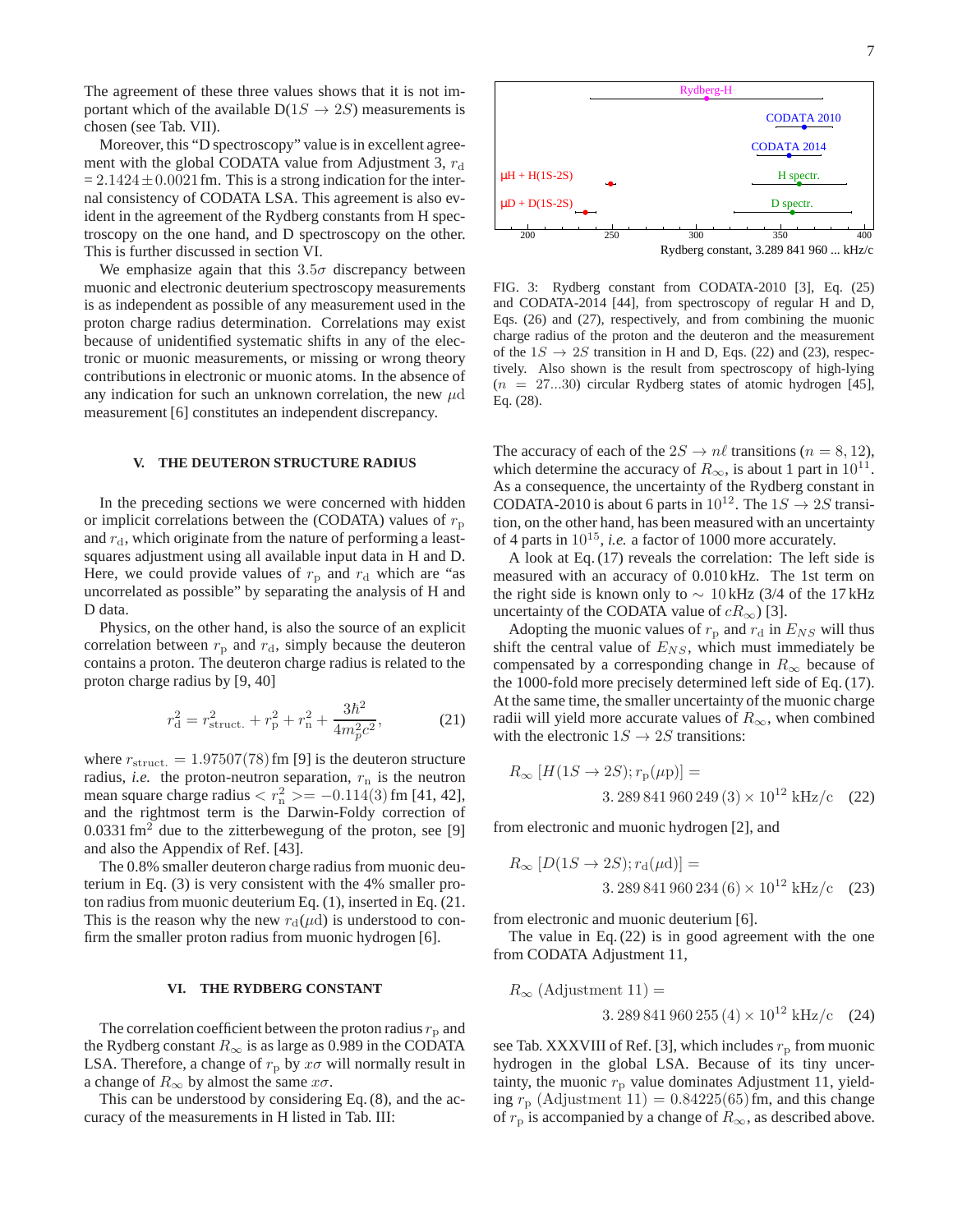For reference, the CODATA recommended value of the Rydberg constant is

$$
R_{\infty} \text{ (CODATA - 2010)} =
$$
  
3. 289 841 960 364(17) × 10<sup>12</sup> kHz/c (25)

which is  $7\sigma$  larger.

For completeness, the values of the Rydberg constant from hydrogen data alone, taken from CODATA Adjustment 8, is

$$
R_{\infty}
$$
 (H spectroscopy) =  
3. 289 841 960 361(28) × 10<sup>12</sup> kHz/c. (26)

The one we deduce from deuterium data alone, including the  $1S \rightarrow 2S$  transition is

$$
R_{\infty}
$$
 (D spectroscopy) =  
3. 289 841 960 357(35) × 10<sup>12</sup> kHz/c. (27)

A measurement of transition frequencies between highlying circular Rydberg states of atomic H, with  $n = 27...30$ , which are insensitive to the proton charge radius, yielded [45]

$$
R_{\infty}
$$
 (Rydberg – H) =  
3. 289 841 960 306(69) × 10<sup>12</sup> kHz/c. (28)

This result is unfortunately not accurate enough to discriminate the muonic and the "purely electronic" values, see Fig. 3.

New insight into the "proton radius puzzle" is expected from several new atomic physics measurements: The  $2S \rightarrow$ 4P transitions in H [46, 47] will yield an independent value of the Rydberg constant. A new measurement of the classical Lamb shift in H [48] will yield a proton charge radius that is independent of the exact value  $R_{\infty}$ , see Sec. III 1. Improved measurements of the  $1S \rightarrow 3S$  transition in H are underway at MPQ and LKB [49, 50]. Measurements of the 1S-2S transition in H-like  $He<sup>+</sup>$  ions [51–53] will, when combined with a new value of the alpha particle charge radius from muonic helium spectroscopy [54], yield a Rydberg constant or test higher-order QED contributions. The Rydberg constant can also be determined from high-precision spectroscopy of molecules and molecular ions of hydrogen isotopes [55–59], combined with improved calculations [60]. One-electron ions in circular Rydberg states [61, 62] will also yield a Rydberg constant free from nuclear radius effects.

As a final remark, we may attribute the small  $2.2\sigma$  difference between the two Rydberg values using the muonic radii (Eq. (22) and Eq. (23)) to the deuteron polarizability contribution [63–67], summarized in Ref. [6].

# **VII. CONCLUSIONS**

The most accurate value of the deuteron rms charge radius from laser spectroscopy of regular (electronic) deuterium only is  $r_d$  = 2.1415(45)fm. It is obtained using a value for the  $1S \rightarrow 2S$  transition in atomic deuterium which can be inferred from published data [8, 34], or found in a PhD thesis [10]. Our value is in excellent agreement with the CO-DATA value [3], and only twice less accurate.

In contrast to the CODATA value, the deuteron radius above is as uncorrelated as possible to measurements that determine the proton rms charge radius  $r_p$ . The CODATA Adjustment 10, which is also independent of  $r<sub>p</sub>$ , is five times less accurate than the value above, because of a more conservative treatment of the deuterium  $1S \rightarrow 2S$  measurements.

*Note added:* After the submission of this manuscript, the updated CODATA-2014 paper was published [44]. The numbering of the partial Adjustments remained the same. What was Tab. XXXVIII in CODATA-10 is now Tab. XXIX on page 54 of CODATA-14.

The partial Adjustments 8 (H spectroscopy) and 10 (D spectroscopy) yield identical values compared to CODATA-10, our Eqs. (6) and (7), respectively. The only new input data is our item H12, the 2013 measurement of the  $1S \rightarrow 2S$  transition from MPQ.

The change of the recommended values of  $r_p$ ,  $r_d$ , and  $R_{\infty}$  (from the full Adjustment 3) is exclusively from a reassessment of the uncertainty of the electron scattering data [68]. None of the conclusions of the present manuscript are changed.

### **VIII. ACKNOWLEDGMENTS**

We thank Ingo Sick for insightful comments, Peter J. Mohr, Barry N. Taylor and David B. Newell from NIST for providing us with more accurate results of the CODATA LSA which were very valuable to cross-check our code, and Kjeld S.E. Eikema for useful remarks. R.P. acknowledges support from the European Research Council trough ERC StG. 279765, A.A. from the SNF, Projects 200020 159755 and 200021 165854, and T.W.H. from the Max Planck Society and the Max Planck Foundation. H.F thanks the LABEX Cluster of Excellence FIRST-TF (ANR-10-LABX-48-01), within the Program "Investissements d'Avenir" operated by the French National Research Agency (ANR) for financial support.

- [1] R. Pohl, *et al.*, *Nature* **466**, 213 (2010).
- [2] A. Antognini, *et al.*, *Science* **339**, 417 (2013).
- [3] P. J. Mohr, B. N. Taylor, D. B. Newell, *Rev. Mod. Phys.* **84**, 1527 (2012).
- [4] R. Pohl, R. Gilman, G. A. Miller, K. Pachucki, *Ann. Rev. Nucl. Part. Sci.* **63**, 175 (2013). [arXiv 1301.0905].
- [5] C. E. Carlson, *Prog. Part. Nucl. Phys.* **82**, 59 (2015). [arXiv 1502.05314].